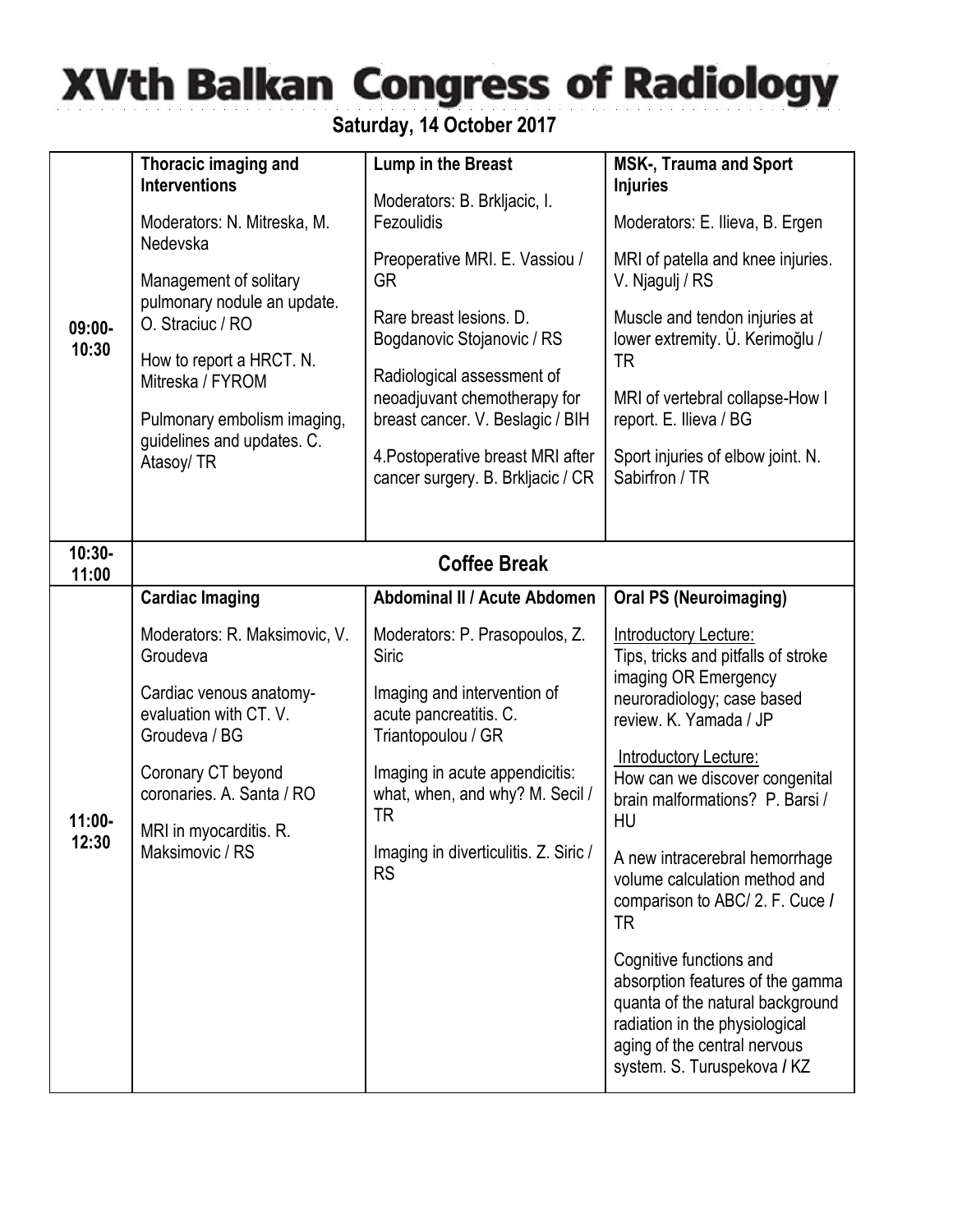## **XVth Balkan Congress of Radiology**

|                    | <b>Future of Radiology - Satellite Symposium</b>                                                                                                                 |                                                                                                |  |  |
|--------------------|------------------------------------------------------------------------------------------------------------------------------------------------------------------|------------------------------------------------------------------------------------------------|--|--|
| $12:30-$<br>13:30  | Radiology 2025. R. Illing (Affidea)                                                                                                                              |                                                                                                |  |  |
|                    | Future of radiology from Healthineers. M. Deutschmann (Siemens Healthineers)                                                                                     |                                                                                                |  |  |
|                    | Future of radiology from key performance indicators to artificial intelligence. V. Sakkas (GE)                                                                   |                                                                                                |  |  |
| $13:30-$<br>14:30  | <b>Lunch Break</b>                                                                                                                                               |                                                                                                |  |  |
|                    | <b>Painful Joint</b>                                                                                                                                             | <b>Head and Neck</b>                                                                           |  |  |
|                    | Moderators: N. Elmas, B. Ergen                                                                                                                                   | Moderators: N. Traykova, E.                                                                    |  |  |
|                    | Painful shoulder. B. Ergen / TR                                                                                                                                  | Papadaki                                                                                       |  |  |
| 14:30-<br>16:00    | Axial spondyloarthropathy. A.<br>Oktay / TR                                                                                                                      | Imaging of facial skeletal<br>trauma. A. Cengic / BIH                                          |  |  |
|                    | Degenerative cartilage<br>disorders. S. Orguc / TR                                                                                                               | Laryngeal carcinoma. S.<br>Petrovic / RS                                                       |  |  |
|                    | The effect of hyperlipidemia<br>and hyperglycemia on total<br>rupture of supraspinatus                                                                           | Update on imaging of malignant<br>head and neck tumors.<br>E. Papadaki / GR                    |  |  |
|                    | tendon and additional MRI<br>findings. K. Cifci / TR                                                                                                             | Temporal bone lesions. N.<br>Traykova / BG                                                     |  |  |
|                    | Strain index values in the<br>ultrasonographic evaluation of<br>psoriasis. M. Sait Menzilcioglu /<br>TR                                                          |                                                                                                |  |  |
| $16:00 -$<br>16:30 | <b>Coffee Break</b>                                                                                                                                              |                                                                                                |  |  |
| 16:30-<br>18:00    | Polytrauma                                                                                                                                                       | <b>Oncologic interventions-(no</b><br>Liver and HBSystem)                                      |  |  |
|                    | Moderators: D. Cokkinos, G.<br>Forrai                                                                                                                            | Moderators: M. Totev, S. Stojanovic                                                            |  |  |
|                    | MDCT protocols for polytrauma<br>patients. A. Palko / Hu<br>Emergency imaging of<br>abdominal trauma: Contrast<br>enhanced ultrasound or CT? D.<br>Cokkinos / GR | Lung ablation. M. Krokidis / GR                                                                |  |  |
|                    |                                                                                                                                                                  | Palliation of malignant<br>gastroduodenal obstruction. D.<br>Akinci / TR                       |  |  |
|                    |                                                                                                                                                                  | Percutaneous image -guided<br>ablation of bone and soft tissue                                 |  |  |
|                    | Trauma intervention: How to<br>manage. Y. Nakajima / JP                                                                                                          | tumors: An update. D. Filippiadis /<br><b>GR</b>                                               |  |  |
|                    |                                                                                                                                                                  | Percutaneous ablation of renal cell<br>carcinoma: Where do we stand<br>now? S. Stojanovic / RS |  |  |